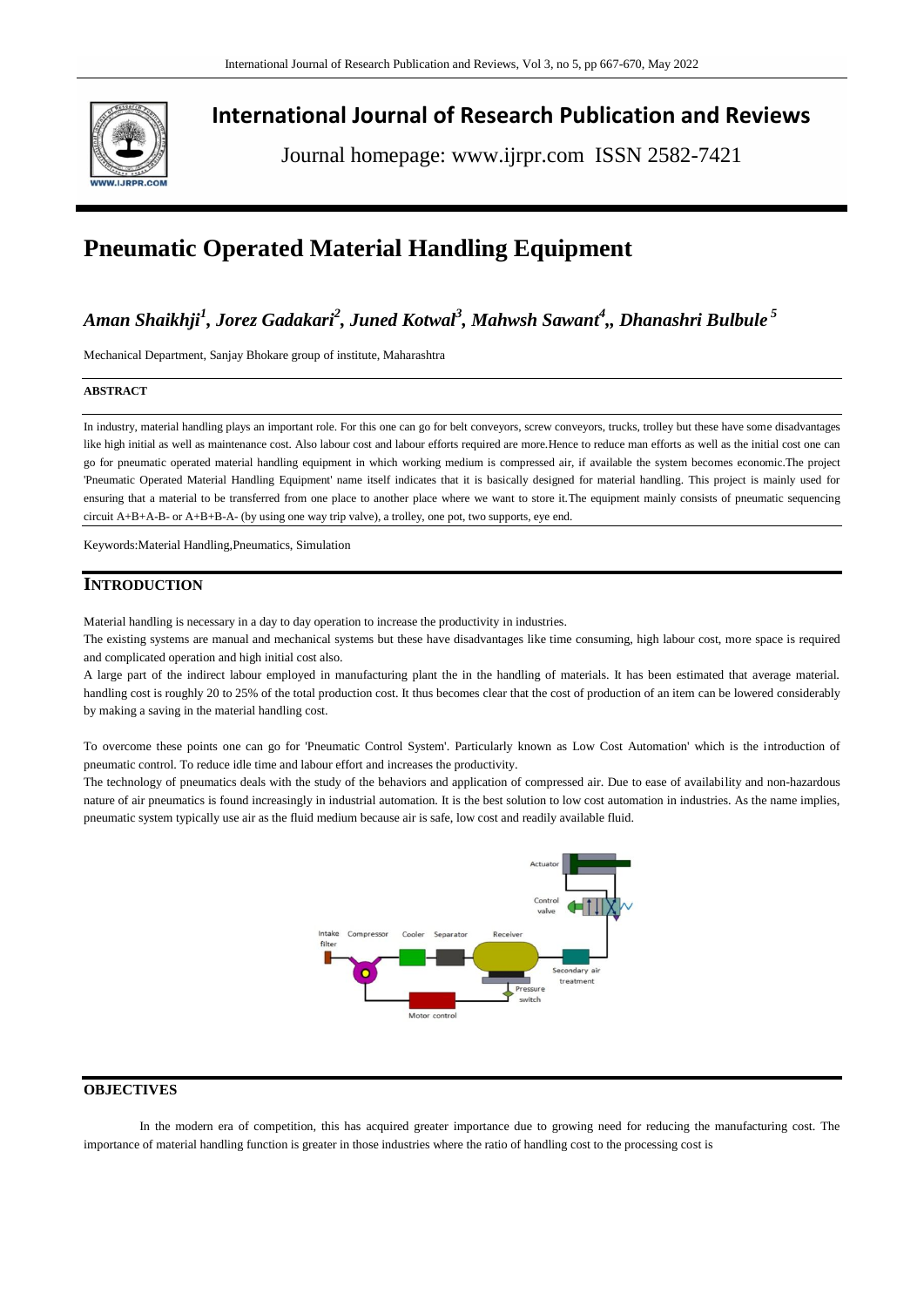large. Today material handling is rightly considered as one of the most potentially lucrative areas for reduction of costs. A properly designed and integrated material handling system provides tremendous cost saving opportunities and customer services improvement potential. The foremost importance of materials handling is that it helps productivity and thereby increases profitability of an industry. In many instances it is seen that competing industries are using same or similar production equipment, and one who uses improved materials handling system stays ahead of their competitors. A welldesigned materials handling system attempts to achieve the following:

• Improve efficiency of a production system by ensuring the right quantity of

materials delivered at the right place at the right time most economically.

• Maximise space utilization by proper storage of materials and thereby reduce

storage and handling cost.

- Reduce damage of materials during storage and movement.
- Reduce overall cost by improving materials handling.
- Improve customer services by supplying materials in a manner convenient for handlings.

## **LITERATURE REVIEW**

Anthony Esposito [1] This book (Fluid Power with Applications) presents the details of pneumatics such as properties of air, compressors, air control valves, pneumatic actuators etc. and many more. It describes the preparation of compressed air with compressors. Different parts of the compressors along with their functions have also been discussed.The book also describes the pneumatic circuit design considerations and their applications. The selected portions of the book were studied and understood. The basic ideas for the system were developed after studying the book. The review of the book formed the basis for the pneumatic based materials handling system.

EurIng Ian C. Thrner [2] This book (Engineering Applications of Pneumatics and Hydraulics) presents the detail concepts of control valves, their types and principles of operation; pneumatic actuators, pneumatic circuits and arrangement of components. Theimportant portions of the book were reviewed. The understanding of the concepts of pneumatics was developed. The review of the book also helped in selecting suitable control valves such as directional control valves required in the pneumatic system. It also provided the information about the pneumatic circuits and arrangement of the components

S. Premkumar, K. Surya Varman, R. Balamurugan [4]This paper mainly focuses on the design and implementation of multi handling pick and place robotic arm. Robotic arm consists of revolute joints that allowed angular movement between adjacent joint. Three double acting cylinders were used to actuate the arm of the robot. Robot manipulators are designed to execute required movements. By using this collaborated mechanism the success rate of pick and place robots are increased. The rack and pinion is welded with piston of the double cylinder, by actuating the hand lever valve the vertical arm will attain its 360 degrees rotary moment. While the angular moment of the horizontal arm is actuated by the double acting cylinder and 3/2 hand lever valve. The material handling equipments such as gripper and vacuum suction cup are mounted over the arm. The to and fro movement of the gripper is actuated by a separate double acting cylinder and gripper is operated by using BO motor. The robots contain two vacuum suction cups which generate vacuum with the help of vacuum generator. Compressor continuously delivers the air to the cylinder with help of the cylinders all the parts of the robot were operated. By using gripper and vacuum suction cup both the flat and irregular shaped materials were handled.

## **METHODOLOGY**

The methodogy behind the current project work involves the preparation of the project plan, selection of pneumatics, selection of components with appropriate materials, design calculation and assembly of the equipment.

#### *Preparation of Project Plan*

In this stage we started preparing the machine design and the concept. The way our Arm would look was decided and studied thoroughly. The first conceptual plan is as shown and various changes were made to improve the performance and to make cost effective.

#### *Design of Components*

Horizontal, vertical, rotary cylinders & arm lifting cylinder are of same design and selected from the pneumatic product catalogue. Cylinders are of double acting type. According to the applications the forward and return stroke of the piston has to be controlled with some time interval. So, double acting cylinders are preferred. This time interval cannot be achieved by single acting cylinders.

## *WORKING PRINCIPLE*

Pneumatic conveying involves moving of bulk material in a stream of various carrier gases in closed tubes (pipelines). Air mover supplies the specified volumetric flow rate of the free air maintaining the appropriate pressure in the conveying system. Air movers available for the pneumatic conveying system applications ranges from the fans and blowers producing high volumetric flow rates at relatively low flow rates and vice versa . A relatively high velocity is required and controlled by blower. Hence keeping the power requirement same the velocity of conveying medium i.e. air can be increased by implementing venturi feeder.

<sup>•</sup> Cut down indirect labour cost.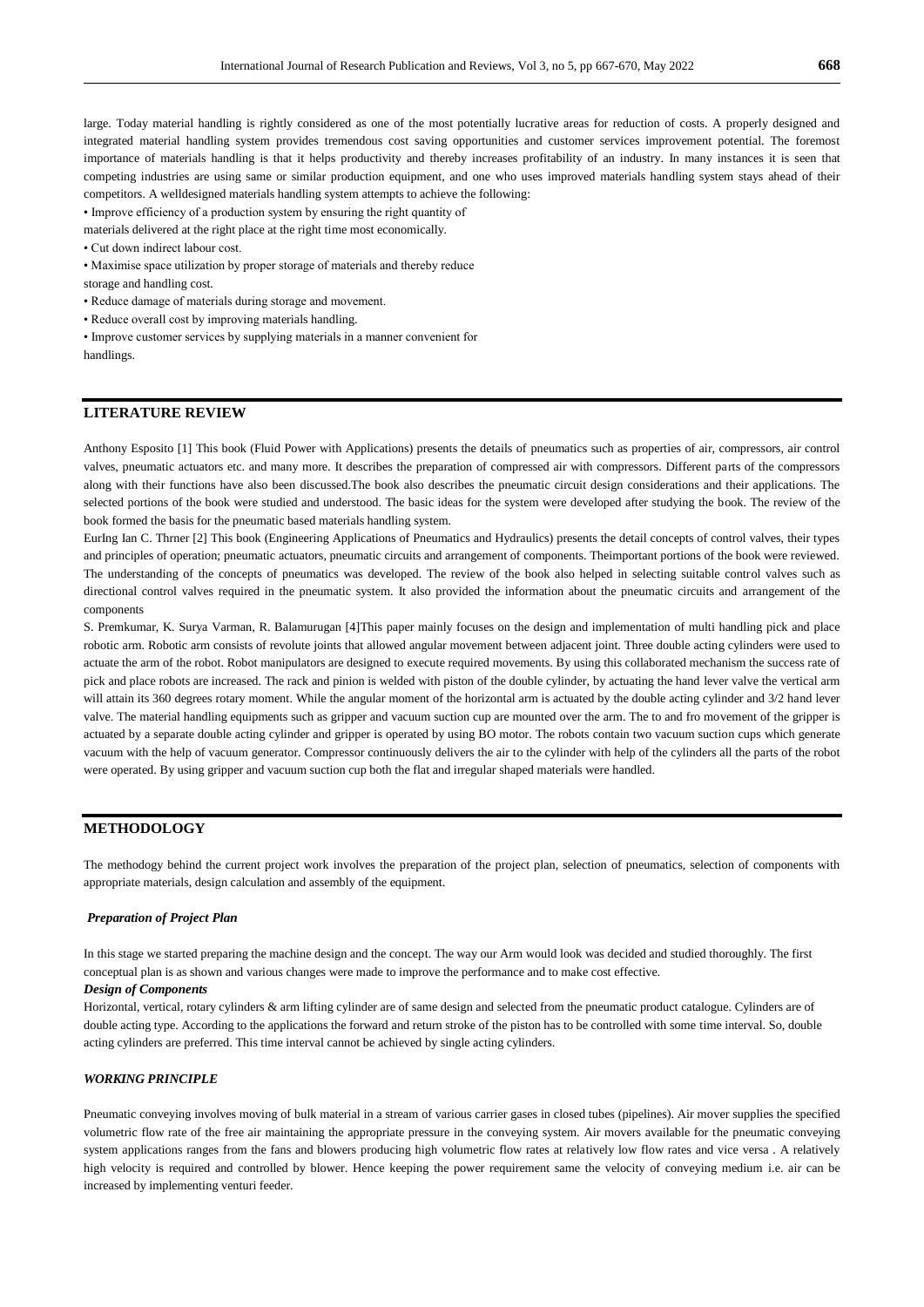Venturi feeder consists of a short length of pipe shaped like a vena contracta, or the portion with the least cross-sectional area, which fits into a normal pipe-line. The hindrance caused to the flow of liquid at the throat of the venturi produces a local Pressure drop in the region that is proportional to the rate of discharge. The throat diameter is typically between 1/3 and ¾ of the inlet pipe diameter. Filtration unit is a gas solid separation device performs two functions. Firstly, it recovers conveyed material as much as possible for the next stage of handling or treatment process. Secondly, it minimizes the pollution of the working environment.

## **ADVANTAGES**

The followings are some major advantages pneumatic materials handling equipment:

- The pneumatic arm is more efficient in the technical field
- Quick response is achieved
- Easy to maintain and repair
- Cost of the unit is less when compared to other robotics
- No fire hazard problem due to over loading
- Comparatively the operation cost is less
- The operation of arm is faster because the medium used to operate is air
- Continuous operation is possible without stopping

#### **APPLICATIONS**

#### **Discharge of work piece**

The arm feed has a wide application in low cost automation industries. It can be used in automated assembly lines to pick up the finished product from workstation and place them in bins. it can also be used to pick raw material and place them on the conveyor belts.

#### **Work clamping**

This unit can also be used in clamping. Operation in certain areas of mass production where clamping and an clamping have to be done at high speeds. The application of these units is limited to operations which involved moderate clamping forces.

#### **Tool Changing Application**

When the pneumatic arms are made smaller in size they can be used in automatic tool changes in CNC turning and drilling machines, by attaching tool holding device to the rotary cylinder.

### **RESULTS**

The Pneumatic Operated MaterialHandlingEquipment was developed. The equipment

was tested to ensure satisfactory results as expected. The experimentation on theequipment provided the output result of the equipment. The working of the equipment was found to be satisfactory. However, the capacity of materials handling of theequipment was less compared to the designed load handling capacity.

## **CONCLUSION**

- 1. By using Pneumatic Operated Material Handling Equipment, it ispossible to reduce the effort on the labour.
- 2. By using Pneumatic Operated Material Handling Equipment, it is possible to reduce the idle time. Hence possible to increase the overall efficiency fo the plant.